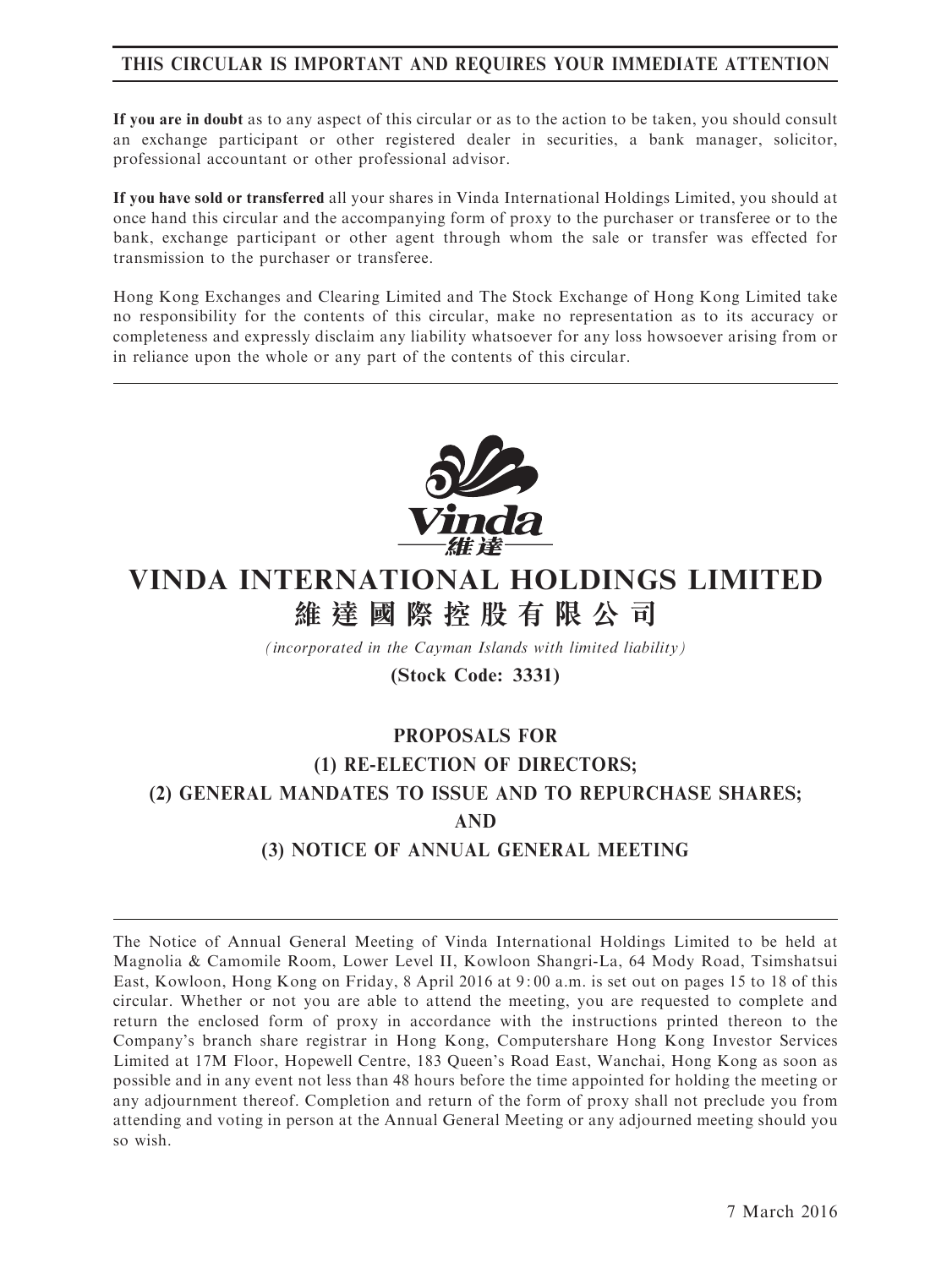# **CONTENTS**

# Page

| <b>LETTER FROM THE BOARD</b>               |                                                           |                |  |  |
|--------------------------------------------|-----------------------------------------------------------|----------------|--|--|
| $1_{-}$                                    |                                                           | $\overline{4}$ |  |  |
| 2.                                         |                                                           | $\overline{4}$ |  |  |
| $\mathcal{E}$                              | <b>GENERAL MANDATES TO ISSUE AND TO REPURCHASE SHARES</b> | $\overline{4}$ |  |  |
| $4_{\cdot}$                                |                                                           | 5              |  |  |
| $5^{\circ}$                                |                                                           | $\overline{5}$ |  |  |
| 6                                          |                                                           | $\overline{5}$ |  |  |
|                                            |                                                           |                |  |  |
| APPENDIX II - EXPLANATORY STATEMENT OF THE |                                                           |                |  |  |
| 15                                         |                                                           |                |  |  |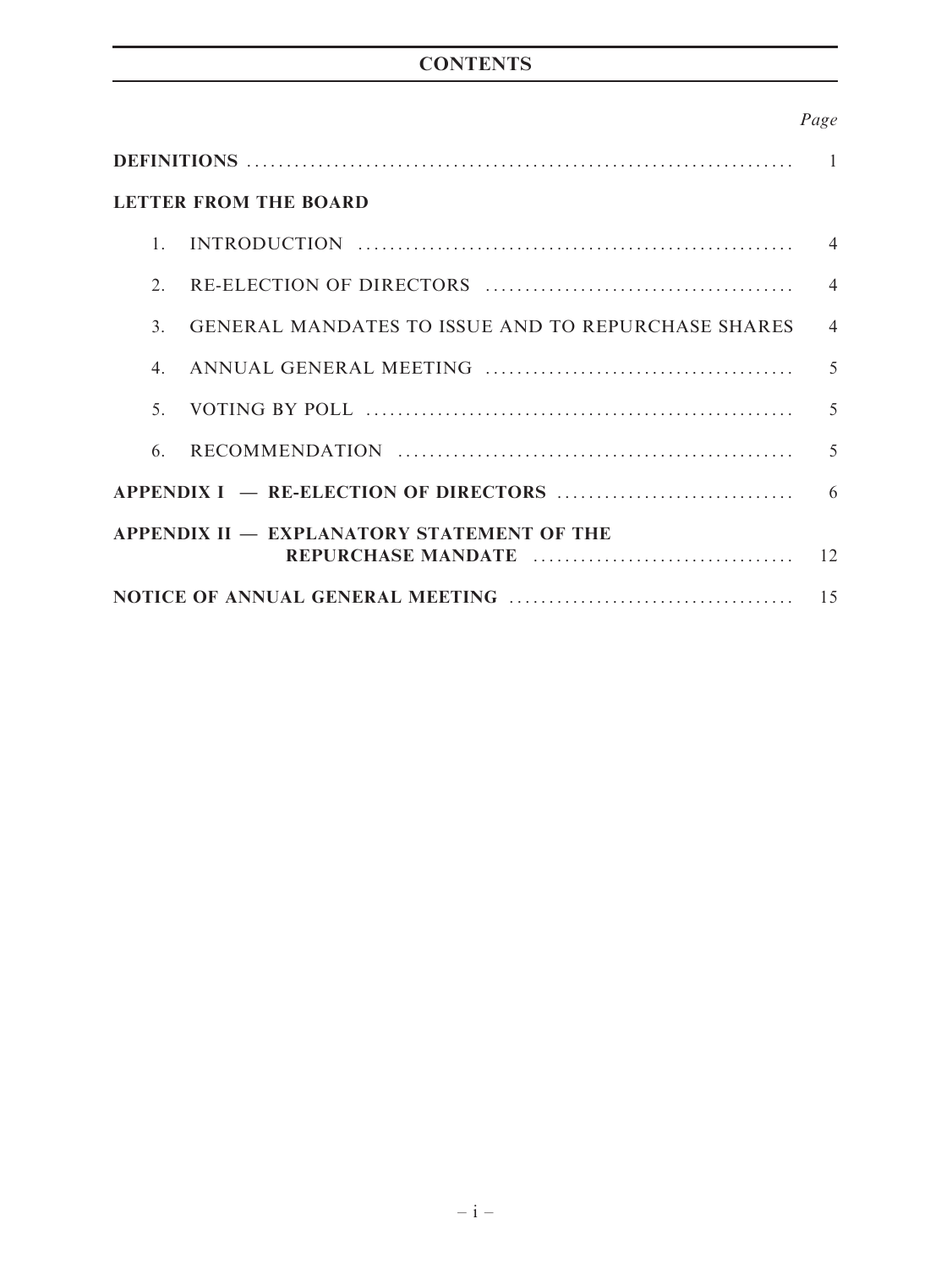# DEFINITIONS

In this circular, the following expressions have the following meanings unless the context otherwise requires:

| "AGM"                        | the annual general meeting of the Company to be held at<br>Magnolia & Camomile Room, Lower Level II, Kowloon<br>Shangri-la, 64 Mody Road, Tsimshatsui East, Kowloon, Hong<br>Kong on Friday, 8 April 2016 at 9:00 a.m.;                                                                                       |
|------------------------------|---------------------------------------------------------------------------------------------------------------------------------------------------------------------------------------------------------------------------------------------------------------------------------------------------------------|
| "Articles of<br>Association" | the articles of association of the Company;                                                                                                                                                                                                                                                                   |
| "Board"                      | the board of Directors;                                                                                                                                                                                                                                                                                       |
| "Companies<br>Ordinance"     | the Companies Ordinance (Chapter 622 of the Laws of Hong<br>Kong) as amended, supplemented or otherwise modified from<br>time to time;                                                                                                                                                                        |
| "Company"                    | Vinda International Holdings Limited, a company incorporated<br>in the Cayman Islands with limited liability, the Shares of which<br>are listed on the Stock Exchange;                                                                                                                                        |
| " $Director(s)$ "            | the director(s) of the Company;                                                                                                                                                                                                                                                                               |
| "Group"                      | the Company and its subsidiaries (within the meaning of the<br>Companies Ordinance and/or the Hong Kong Financial<br>Reporting Standards issued by the Hong Kong Institute of<br>Certified Public Accountants) for the time being and from time<br>to time;                                                   |
| "HK\$"                       | Hong Kong dollar(s), the lawful currency of Hong Kong;                                                                                                                                                                                                                                                        |
| "Hong Kong"                  | Hong Kong Special Administrative Region of the PRC;                                                                                                                                                                                                                                                           |
| "Issue Mandate"              | the general and unconditional mandate to the Directors to<br>exercise the powers of the Company to allot, issue and deal with<br>Shares not exceeding 20% of the aggregate nominal amount of<br>the share capital of the Company in issue as at the date of<br>passing the resolution approving such mandate; |
| "Latest Practicable<br>Date" | 29 February 2016, being the latest practicable date prior to the<br>printing of this circular for ascertaining certain information<br>referred to in this circular;                                                                                                                                           |
| "Listing Rules"              | the Rules Governing the Listing of Securities on the Stock<br>Exchange, as amended, supplemented or otherwise modified<br>from time to time;                                                                                                                                                                  |
| "PRC"                        | the People's Republic of China;                                                                                                                                                                                                                                                                               |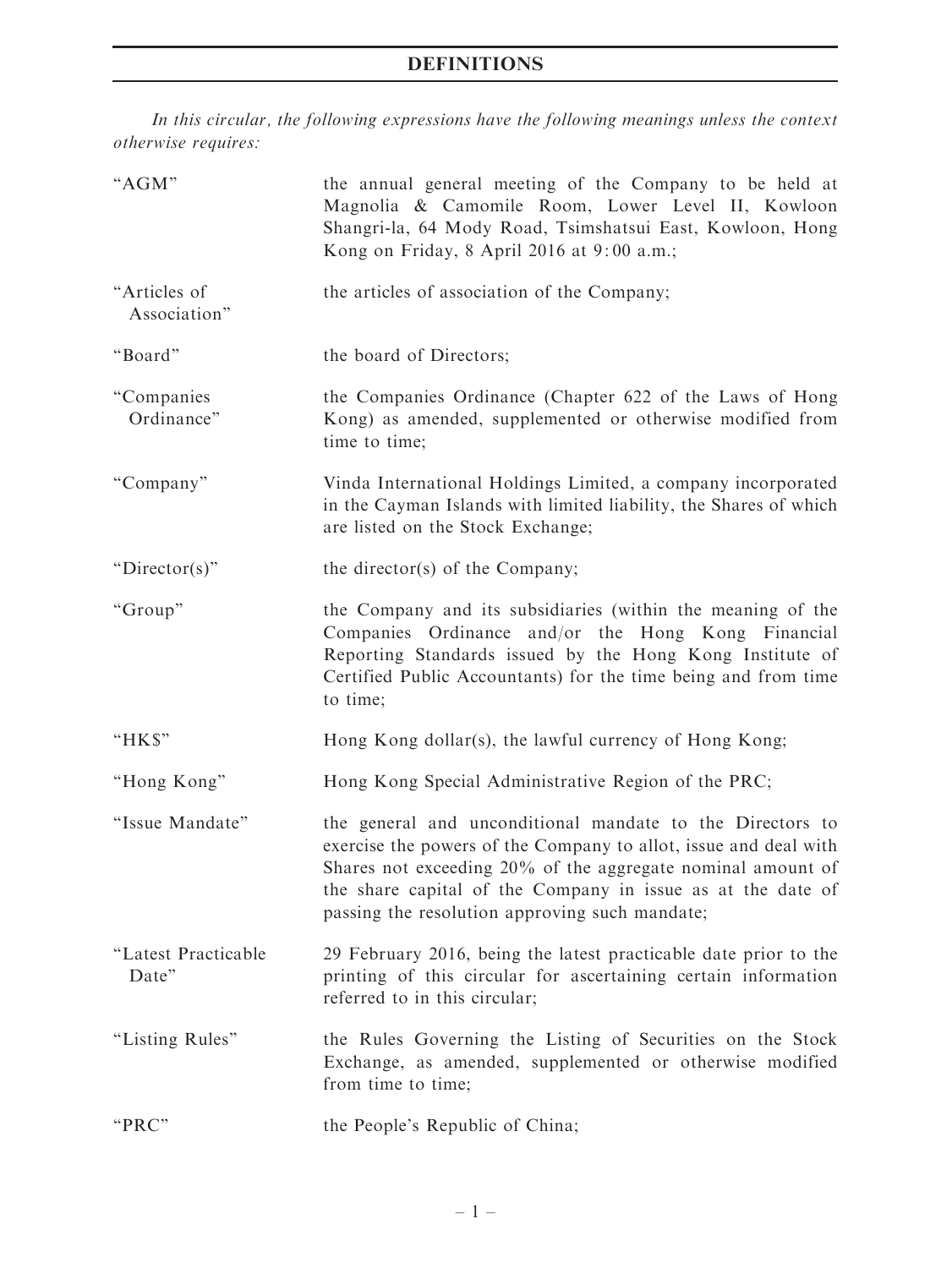# DEFINITIONS

| "Repurchase Mandate" | the general and unconditional mandate to the Directors<br>authorising the repurchases by the Company on the Stock<br>Exchange of Shares not exceeding 10% of the aggregate nominal<br>amount of the share capital of the Company in issue as at the<br>date of passing the resolution approving such mandate; |
|----------------------|---------------------------------------------------------------------------------------------------------------------------------------------------------------------------------------------------------------------------------------------------------------------------------------------------------------|
| "RMB"                | Renminbi, the lawful currency of the PRC;                                                                                                                                                                                                                                                                     |
| " $SFO"$             | the Securities and Futures Ordinance (Chapter 571 of the Laws<br>of Hong Kong) as amended, supplemented or otherwise modified<br>from time to time;                                                                                                                                                           |
| "Share(s)"           | fully paid shares of HK\$0.10 each or such other nominal amount<br>prevailing from time to time in the capital of the Company;                                                                                                                                                                                |
| "Shareholder(s)"     | holder(s) of Shares;                                                                                                                                                                                                                                                                                          |
| "Stock Exchange"     | The Stock Exchange of Hong Kong Limited; and                                                                                                                                                                                                                                                                  |
| "Takeovers Code"     | The Codes on Takeovers and Mergers and Share Buy-backs.                                                                                                                                                                                                                                                       |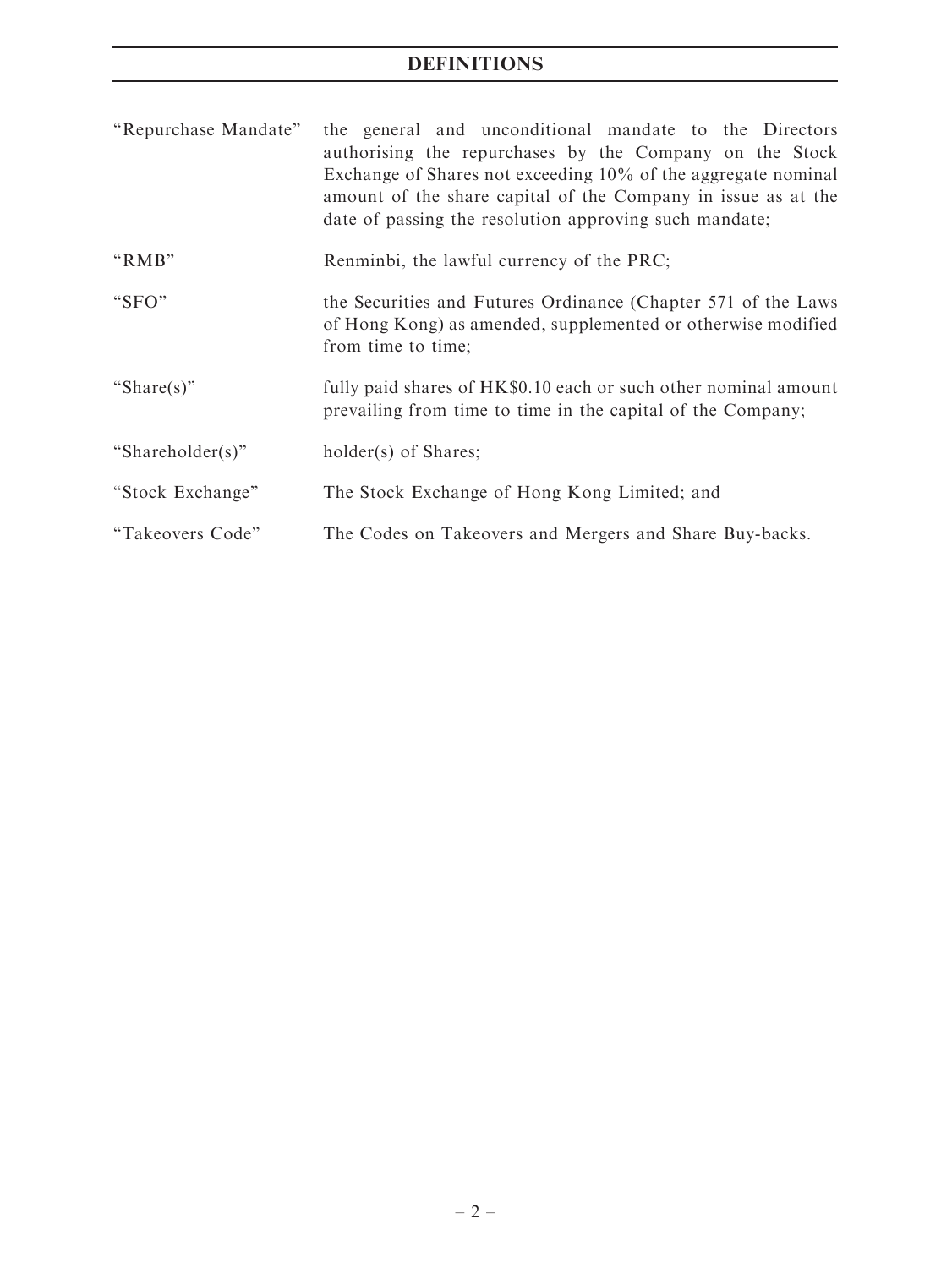

# VINDA INTERNATIONAL HOLDINGS LIMITED 維 達 國 際 控 股 有 限 公 司

(incorporated in the Cayman Islands with limited liability)

(Stock Code: 3331)

Executive Directors: Mr. LI Chao Wang (Chairman) Ms. YU Yi Fang (Vice Chairman) Mr. Johann Christoph MICHALSKI (Chief Executive Officer) Ms. LI Jielin (Deputy Chief Executive Officer) Mr. DONG Yi Ping (Chief Technology Officer)

Non-Executive Directors: Mr. Jan Christer JOHANSSON (Vice Chairman) Mr. Carl Magnus GROTH Mr. Ulf Olof Lennart SODERSTROM

Independent Non-Executive Directors: Mr. CHIA Yen On Mr. KAM Robert Mr. TSUI King Fai Mr. WONG Kwai Huen, Albert

Alternate Directors: Mr. CHIU Bun (alternate to Mr. MICHALSKI and Mr. SODERSTROM) Mr. Gert Mikael SCHMIDT (alternate to Mr. JOHANSSON and Mr. GROTH)

Registered Office: Cricket Square, Hutchins Drive, P.O. Box 2681, Grand Cayman KY1-1111, Cayman Islands.

Principal Place of Business in Hong Kong: Penthouse, East Ocean Centre, 98 Granville Road, Tsim Sha Tsui East, Kowloon, Hong Kong.

7 March 2016

To the Shareholders

Dear Sir/Madam,

# PROPOSALS FOR (1) RE-ELECTION OF DIRECTORS; (2) GENERAL MANDATES TO ISSUE AND TO REPURCHASE SHARES; AND (3) NOTICE OF ANNUAL GENERAL MEETING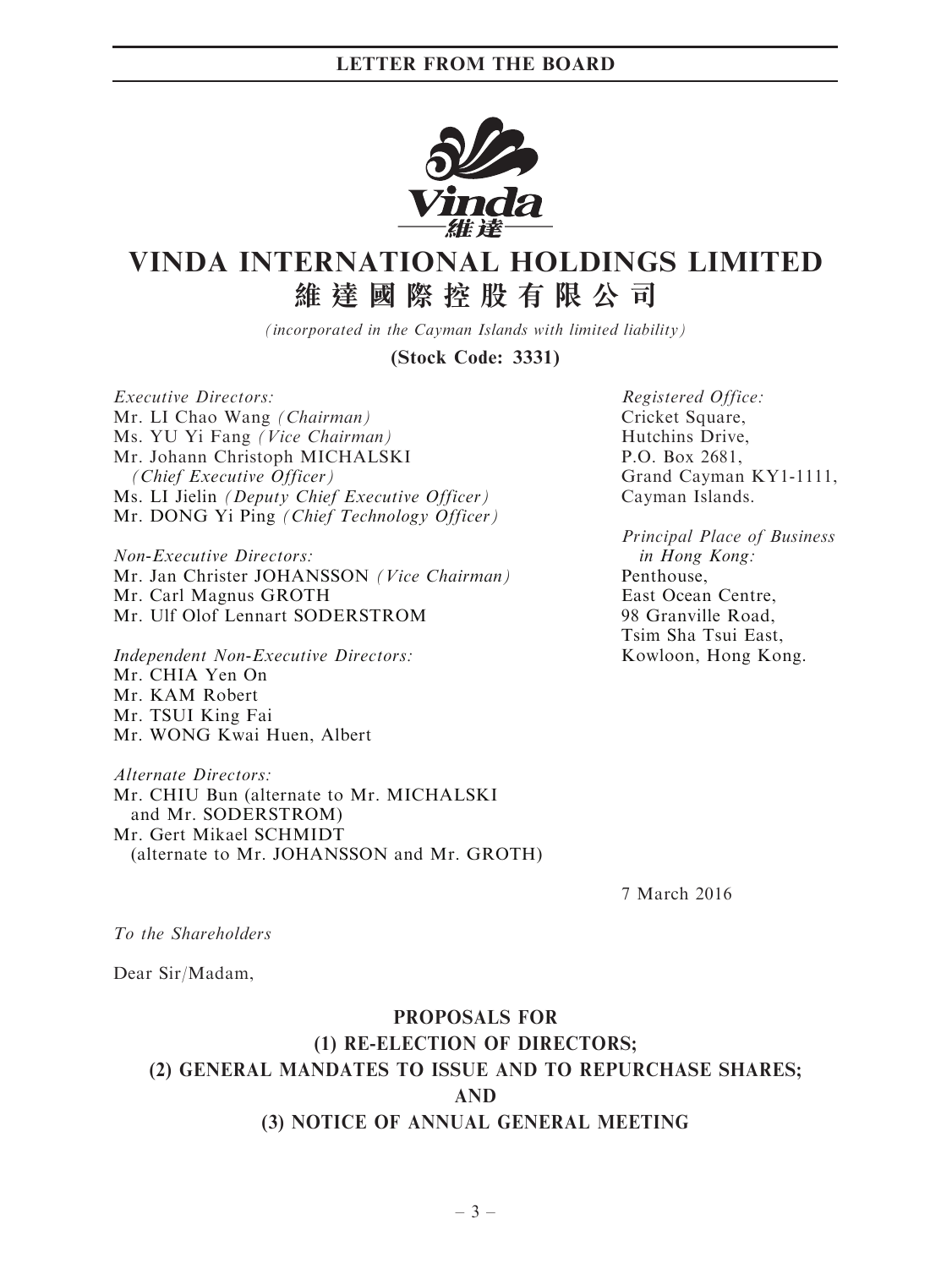# LETTER FROM THE BOARD

### 1. INTRODUCTION

The purpose of this circular is to provide you with requisite information regarding resolutions to be proposed at the AGM. The proposed resolutions include (i) re-election of Directors; and (ii) grant of general mandates to issue and to repurchase Shares.

### 2. RE-ELECTION OF DIRECTORS

The Board currently comprises twelve Directors, of which five are Executive Directors, namely Mr. LI Chao Wang, Ms. YU Yi Fang, Mr. Johann Christoph MICHALSKI, Ms. LI Jielin and Mr. DONG Yi Ping, three are Non-Executive Directors, namely Mr. Jan Christer JOHANSSON, Mr. Carl Magnus GROTH and Mr. Ulf Olof Lennart SODERSTROM; and four are Independent Non-Executive Directors, namely Mr. CHIA Yen On, Mr. KAM Robert, Mr. TSUI King Fai, and Mr. WONG Kwai Huen, Albert.

In accordance with Article 86(3) of the Articles of Association, any Director appointed by the Board to fill a casual vacancy of the Board shall hold office until the next following general meeting of the Company and shall then be eligible for re-election at that meeting. Ms. LI Jielin, Mr. Carl Magnus GROTH and Mr. CHIA Yen On who was appointed by the Board during the year, will retire at the AGM and, being eligible, offer themselves for reelection at the AGM.

In accordance with Article 87(1) of the Articles of Association, at each annual general meeting of the Company, one-third of the Directors for the time being (save and except those Directors in respect of whom the provision of Article 86(3) applies) or, if their number is not three or a multiple of three, then the number nearest but not less than one-third, shall retire from office by rotation. The Directors to retire in every year shall be those who have been longest in office since their last re-election but as between persons who became Directors on the same day, those to retire shall (unless otherwise agree between themselves) be determined by lot. Accordingly, Mr. DONG Yi Ping, Mr. Jan Christer JOHANSSON and Mr. TSUI King Fai will retire by rotation and, being eligible, offer themselves for reelection at the AGM.

The biographical and other details of the Directors proposed to be re-elected at the AGM are set out in Appendix I to this circular.

## 3. GENERAL MANDATES TO ISSUE AND TO REPURCHASE SHARES

It will be proposed at the AGM to grant to the Directors (i) a general mandate to allot, issue and deal with Shares up to a limit equal to 20% of the aggregate nominal amount of the share capital of the Company in issue as at the date of passing the relevant resolution and adding to such general mandate so granted to the Directors any Shares representing the aggregate nominal amount of Shares repurchased by the Company under the Repurchase Mandate; and (ii) a Repurchase Mandate to repurchase Shares not exceeding 10% of the aggregate nominal amount of the share capital of the Company in issue as at the date of passing the relevant resolution.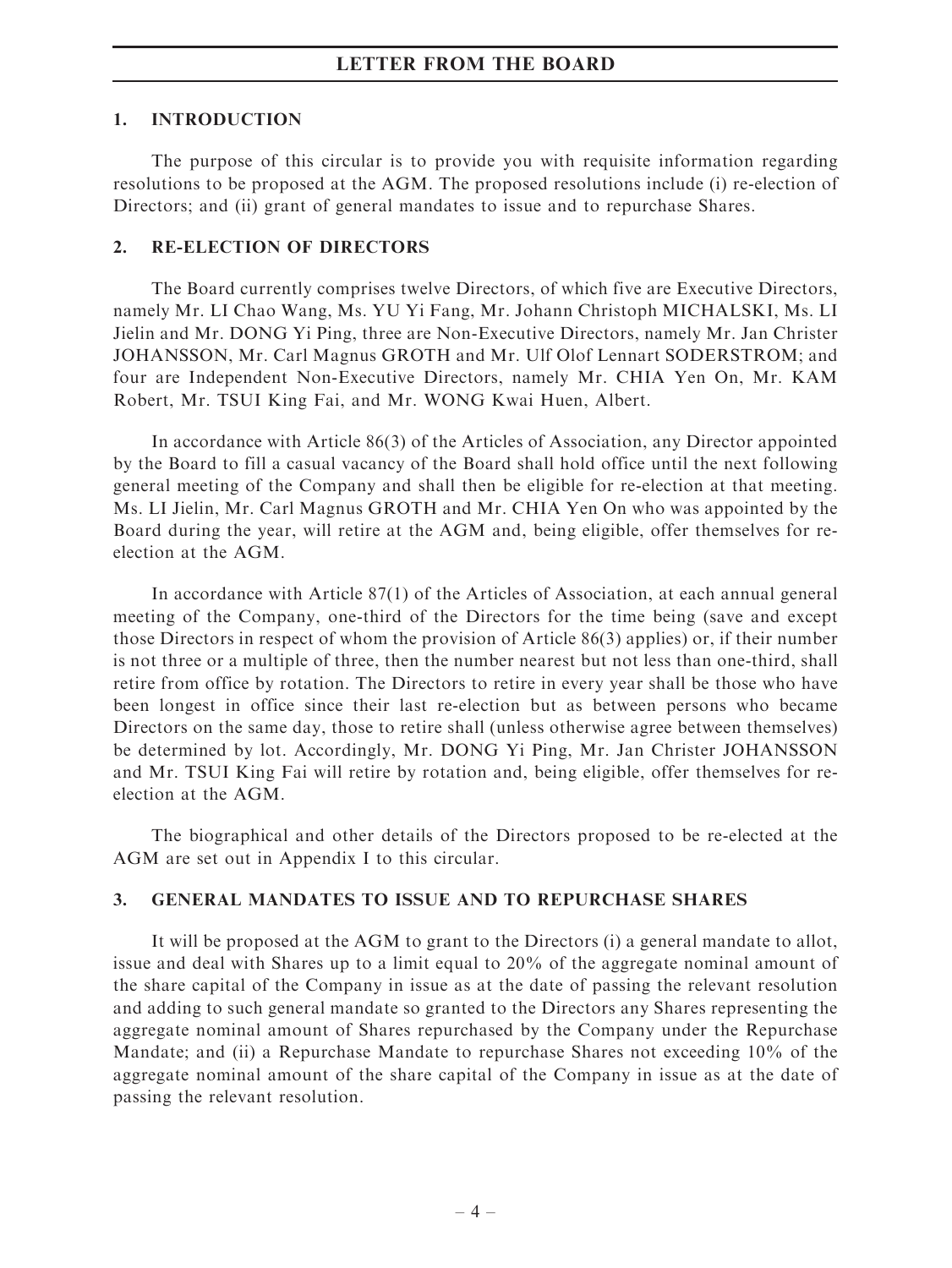## LETTER FROM THE BOARD

As at the Latest Practicable Date, a total of 999,087,686 Shares were in issue. Subject to the passing of the proposed resolution granting the Issue Mandate to the Directors and on the basis that no Shares will be issued and/or repurchased by the Company prior to the AGM, the Company would be allowed under the Issue Mandate to issue a maximum of 199,817,537 Shares representing 20% of the aggregate nominal amount of the issued share capital of the Company at the date of the AGM.

The Issue Mandate and the Repurchase Mandate would expire at the earliest of: (a) the conclusion of the next annual general meeting of the Company; or (b) the expiration of the period within which the next annual general meeting of the Company is required by the Articles of Association or by any applicable laws to be held; or (c) the passing of ordinary resolution(s) by Shareholders in general meeting revoking or varying the authority given to the Directors.

An explanatory statement, as required by the Listing Rules to be given to Shareholders in connection with the Repurchase Mandate, is set out in Appendix II to this circular.

### 4. ANNUAL GENERAL MEETING

A notice convening the AGM to be held on Friday, 8 April 2016 is set out on pages 15 to 18 of this circular. A form of proxy for use at the AGM is also enclosed with this circular. You are requested to complete the form of proxy and return it to the share registrar of the Company, Computershare Hong Kong Investor Services Limited, in accordance with the instructions printed thereon not less than 48 hours before the time appointed for holding the AGM or any adjournment thereof, whether or not you intend to be present at the AGM. Completion and return of the form of proxy will not prevent you from attending and voting in person at the AGM or any adjournment thereof should you so wish.

### 5. VOTING BY POLL

Pursuant to Rule 13.39(4) of the Listing Rules, any vote of shareholders at a general meeting must be taken by poll. Therefore, all the resolutions put to the vote at the AGM will be taken by way of poll. The chairman of the AGM will explain the detailed procedures for conducting a poll at the commencement of the AGM.

After the conclusion of the AGM, the poll results will be published on the website of the Stock Exchange and the website of the Company.

### 6. RECOMMENDATION

The Board is of the opinion that the re-election of Directors and the granting of general mandates to Directors to issue and repurchase Shares are in the best interests of the Company and the Shareholders. Accordingly, the Directors recommend the Shareholders to vote in favour of all the relevant resolutions to be proposed at the AGM.

> Yours faithfully, By Order of the Board LI Chao Wang Chairman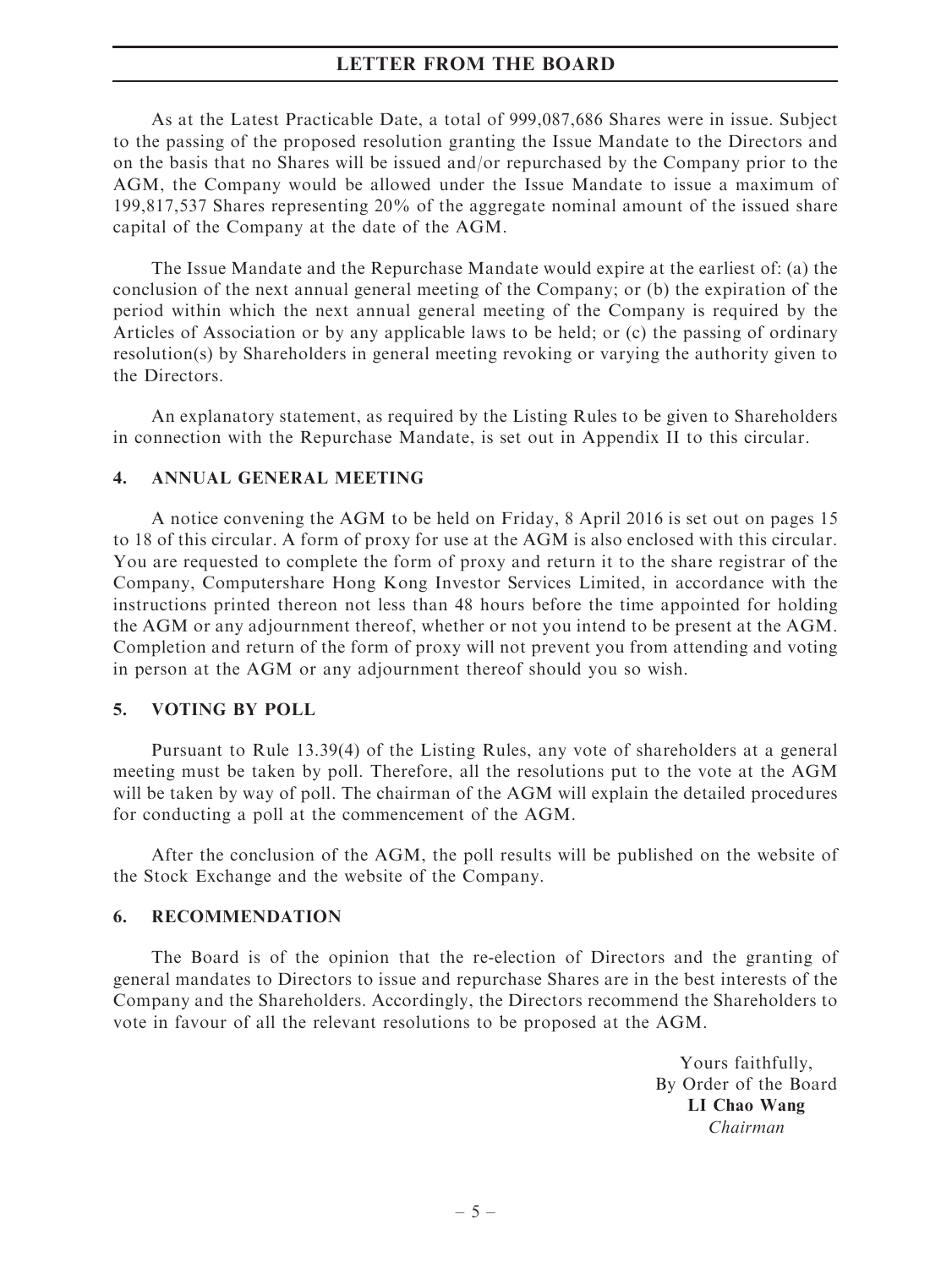The biographical and other details of the Directors proposed to be re-elected at the AGM are set out as follows:

Mr. DONG Yi Ping (董義平), aged 53, was appointed as an Executive Director on 1 February 2000 and is Chief Technology Officer (the "CTO") of the Group. Mr. DONG joined Vinda Paper (Guangdong) Company Limited in 1992. Mr. DONG has over 20 years of experience in equipment operations and safety, quality control, and research and development. Prior to joining the Group, he held several positions in two other paper manufacturing companies. Mr. DONG graduated from the Paper Manufacturing program of Tianjin University of Science and Technology (previously Tianjin Institute of Light Industry) in 1991 with a master's degree in Engineering.

Pursuant to his service agreement, the appointment of Mr. DONG is for a term of three years commencing from 1 April 2012 and his appointment would continue thereafter unless and until terminated by either party by giving at least three months notice in writing. Mr. DONG is subject to retirement by rotation and re-election at annual general meetings in accordance with the Articles of Association. Mr. DONG's existing remuneration is HK\$2,632,276 per annum, which is commensurate with his duties and responsibilities held and is approved by the Board with reference to the prevailing market situation. Mr. DONG is entitled to a management bonus to be determined by the Board and remuneration committee. The Board has distributed a bonus of HK\$998,183 to Mr. DONG for the financial year ended 31 December 2015.

Mr. DONG has not held directorship in other listed company during the past three years. He is a director and shareholder of Fu An International Company Limited, a controlling Shareholder of the Company. Save as disclosed above, he does not have other relationships with any directors, senior management, or other substantial or controlling Shareholder(s) of the Company for the purpose of the Listing Rules. There is no other matters relating to his re-election that need to be brought to the attention of the Shareholders and there is no other information that are required to be disclosed pursuant to paragraphs  $13.51(2)(h)$  to  $13.51(2)(v)$  of the Listing Rules and there is no other matters which need to be brought to the attention of the Shareholders.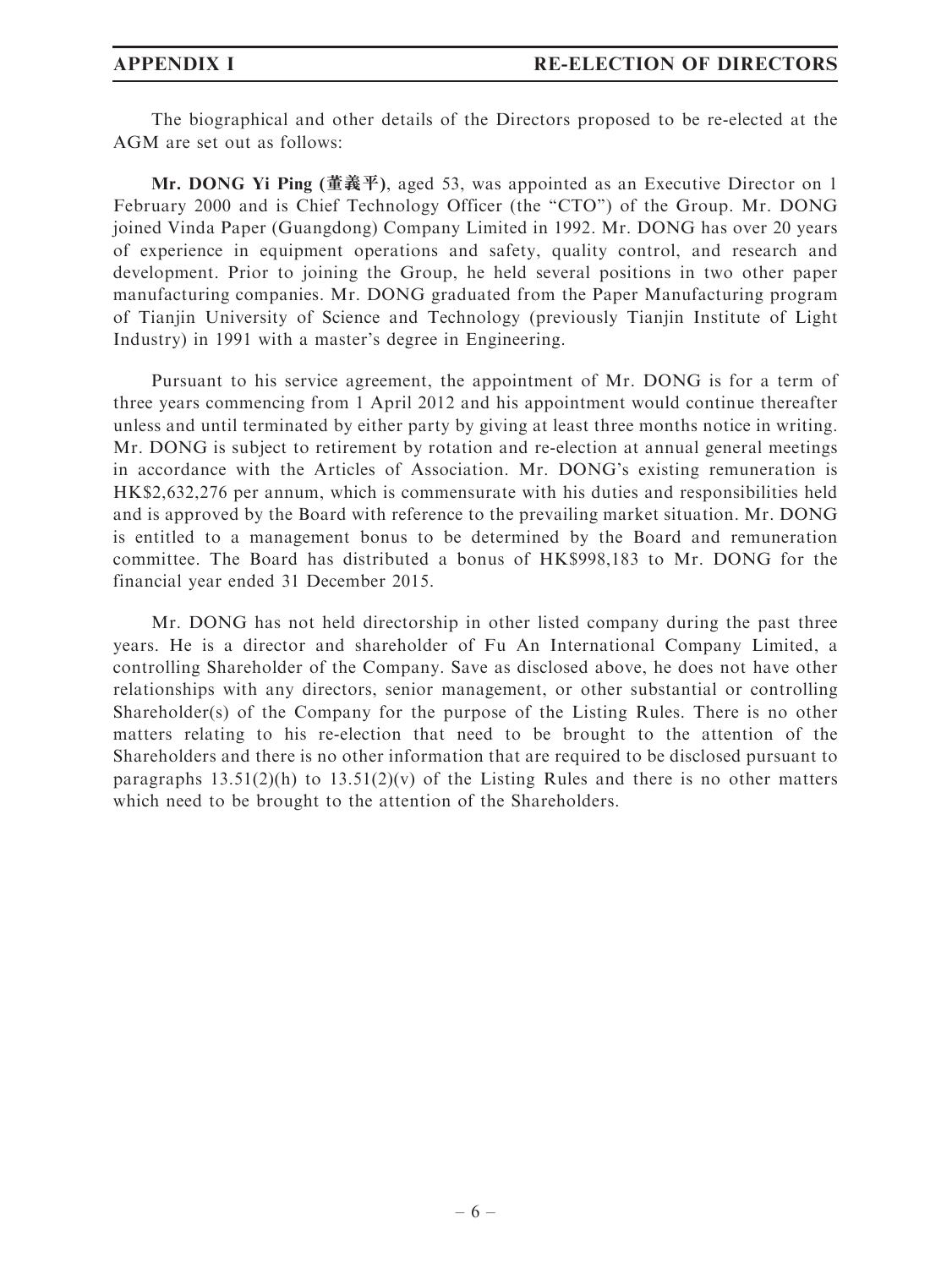As at the Latest Practicable Date, the interests of Mr. DONG in the issued Share capital of the Company (within the meaning of Part XV of the SFO) are set out below:

| Name                   | Company/name<br>of associated<br>corporations | Nature of interest                | Number of<br><b>Shares</b>     | Number of<br>underlying<br><b>Shares</b> | Aggregate<br>interest | Approximate<br>percentage of<br>interest |
|------------------------|-----------------------------------------------|-----------------------------------|--------------------------------|------------------------------------------|-----------------------|------------------------------------------|
| DONG Yi Ping<br>(Note) | The Company                                   | Interest of controlled<br>company | 271,341,581<br><b>Shares</b>   |                                          |                       |                                          |
|                        |                                               | Personal                          |                                | 240,000                                  | 271,581,581           | 27.18%                                   |
|                        | Fu An International<br>Company Limited        | Interest of controlled<br>company | 38 shares of<br>$USS1.00$ each |                                          |                       | $10.00\%$                                |
|                        | Fu An Trading (Hong Personal<br>Kong) Limited |                                   | $2,000$ shares                 |                                          |                       | $10.00\%$                                |
|                        | Daminos Management Personal<br>Limited        |                                   | 10 shares of<br>$USS1.00$ each |                                          |                       | $100\%$                                  |

Note: 216,341,581 Shares are registered in the name of Fu An International Company Limited which is held as to 74.21% by Sentential Holdings Limited, 15.79% by Join Pride International Limited and 10.00% by Daminos Management Limited. The entire issued share capital of Daminos Management Limited is held by DONG Yi Ping. 55,000,000 Shares will be allotted and issued to Fu An Trading (Hong Kong) Limited or its nominee pursuant to the equity transfer agreement dated 1 November 2015 entered into among the Company, an indirect wholly-owned subsidiary of the Company and Fu An Trading (Hong Kong) Limited in respect of the sale and purchase of the entire equity interest in Jiangmen Dynasty Fortune Paper Limited. Fu An Trading (Hong Kong) Limited is held as to 74.21% by LI Chao Wang, 15.79% by Yu Yi Fang and 10.00% by DONG Yi Ping.

Mr. Jan Christer JOHANSSON, aged 61, was appointed as a Non-Executive Director on 1 January 2014 and as the Vice Chairman of the Board on 1 January 2015. Mr. JOHANSSON was the President and CEO of Svenska Cellulosa Aktiebolaget (''SCA'') from 2007 to February 2015. Prior to joining SCA, from 2001 to 2007, Mr. JOHANSSON was the President and CEO of Boliden AB, a metals company with core competence in the fields of exploration, mining, smelting and metals recycling. In 2001, Mr. JOHANSSON served as the President of Network Operations in Telia AB. From 1994 to 2000, Mr. JOHANSSON was the Executive Vice President of Vattenfall and, before that from 1990, the Business Area President of Svenska Shell. Mr. JOHANSSON has taken up professional roles like General Counsel in Shell International Petroleum, Svenska Shell and Lycksele and Sunne district courts from 1983 to 1990. Mr. JOHANSSON has a master's degree in laws from Stockholm University, Sweden.

Pursuant to the appointment letter, the term of appointment of Mr. JOHANSSON is from 1 January 2014 to 31 December 2014 and thereafter may be extended for such period as the Company and Mr. JOHANSSON agree in writing.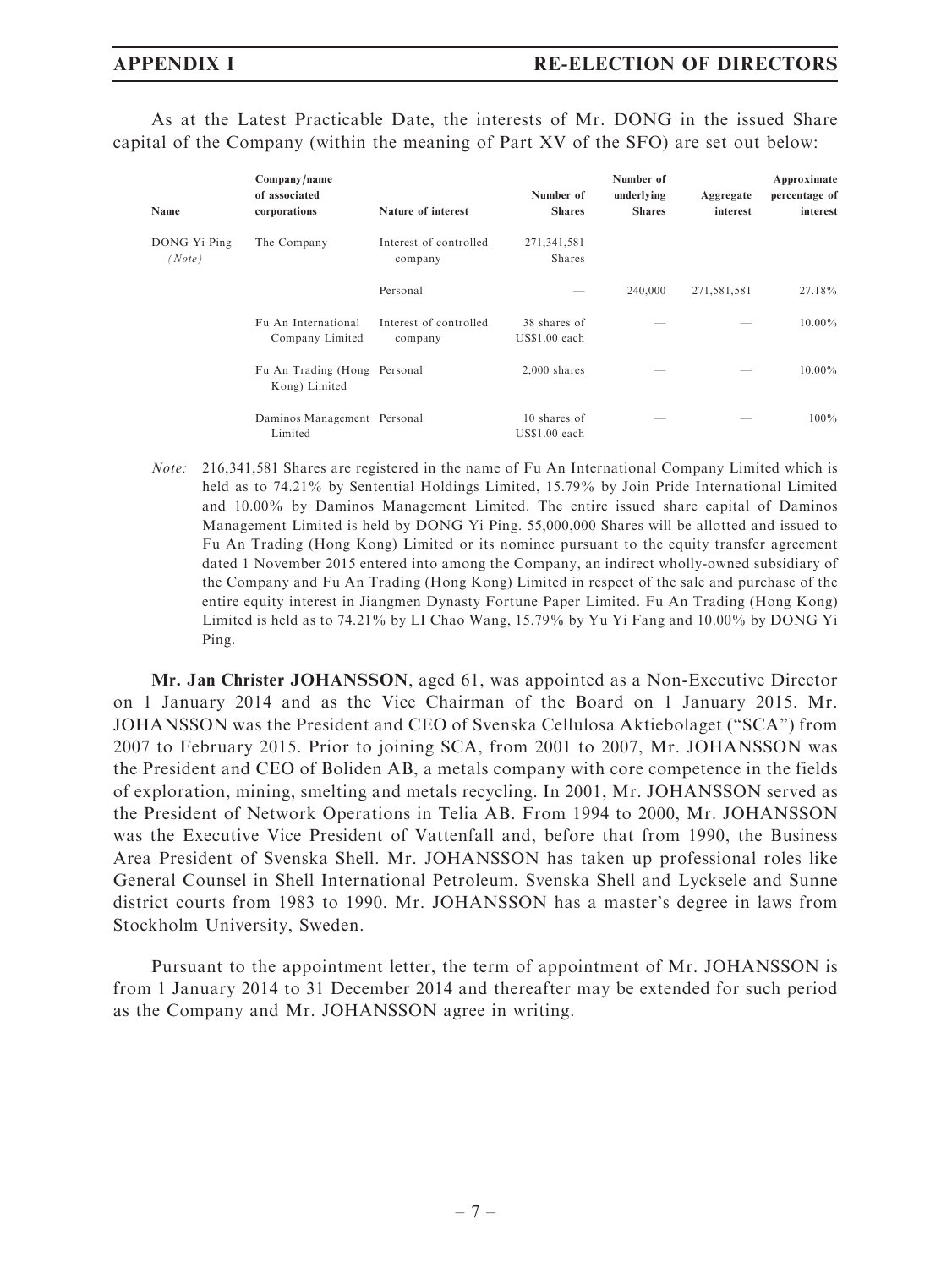Mr. JOHANSSON is subject to retirement by rotation and re-election at annual general meetings in accordance with the Articles of Association. Mr. JOHANSSON's existing remuneration is HK\$2,617,000 per annum, which is commensurate with his duties and responsibilities as non-executive director and the prevailing market situation. Mr. JOHANSSON will not be entitled to any bonus payment.

Mr. JOHANSSON does not have any interest in the shares of the Company within the meaning of Part XV of the SFO. Mr. JOHANSSON holds 1,000 shares of SCA, representing 0.0001% of the capital of SCA, a substantial Shareholder of the Company, as at 31 December 2015. Mr. JOHANSSON has been elected as Board member of Handelsbanken and SSAB, both of which are listed in Sweden, since 2009 and 2011 respectively. Save as disclosed above, Mr. JOHANSSON has not held any directorships in any public listed companies in the past three years and is not connected with any directors, senior management or substantial or controlling Shareholders of the Company for the purpose of the Listing Rules. There is no other matters relating to his re-election that need to be brought to the attention of the Shareholders and there is no other information that are required to be disclosed pursuant to paragraphs  $13.51(2)(h)$  to  $13.51(2)(v)$  of the Listing Rules and there is no other matters which need to be brought to the attention of the Shareholders.

Ms. LI Jielin (李潔琳), aged 30, was appointed as an Executive Director and Deputy Chief Executive Officer of the Group on 1 October 2015. Currently, Ms. LI is also the Chief Human Resources Officer. Ms. LI joined the Company in 2012 as the managing director of Vinda Household Paper (Australia) Limited and the business development manager of the Company, has been responsible for overseas business development. Prior to joining the Group, she worked in Orient Capital in Australia as a client relations manager of Southeast Asia Division and subsequently as a client relations manager of Asia Division. Ms. LI graduated from Macquarie University in 2008 with combined bachelor degrees in Accounting and Business Administration. Ms. LI is the daughter of Mr. LI Chao Wang.

Ms. LI has entered into a service contract with the Company in respect of her appointment as Executive Director and Deputy Chief Executive Officer commencing on 1 October 2015. She is subject to retirement by rotation and re-election at the annual general meeting of the Company in accordance with the Articles of Association. Ms. LI's existing remuneration is HK\$2,796,092 per annum, which is commensurate with reference to her duties and responsibilities in the Group, the prevailing market situation and the performance of the Group and herself. Ms. LI is entitled to a management bonus to be determined by the Board and remuneration committee. The Board has distributed a bonus of HK\$572,423 to Ms. LI for the financial year ended 31 December 2015.

Ms. LI has an interest in share options of the Company to subscribe for 80,000 Shares within the meaning of Part XV of the SFO. Save as disclosed above, Ms. LI has not held any directorships in any public listed companies in the past three years and is not connected with any directors, senior management or substantial or controlling Shareholders of the Company for the purpose of the Listing Rules. There is no matters relating to her reelection that need to be brought to the attention of the Shareholders and there is no other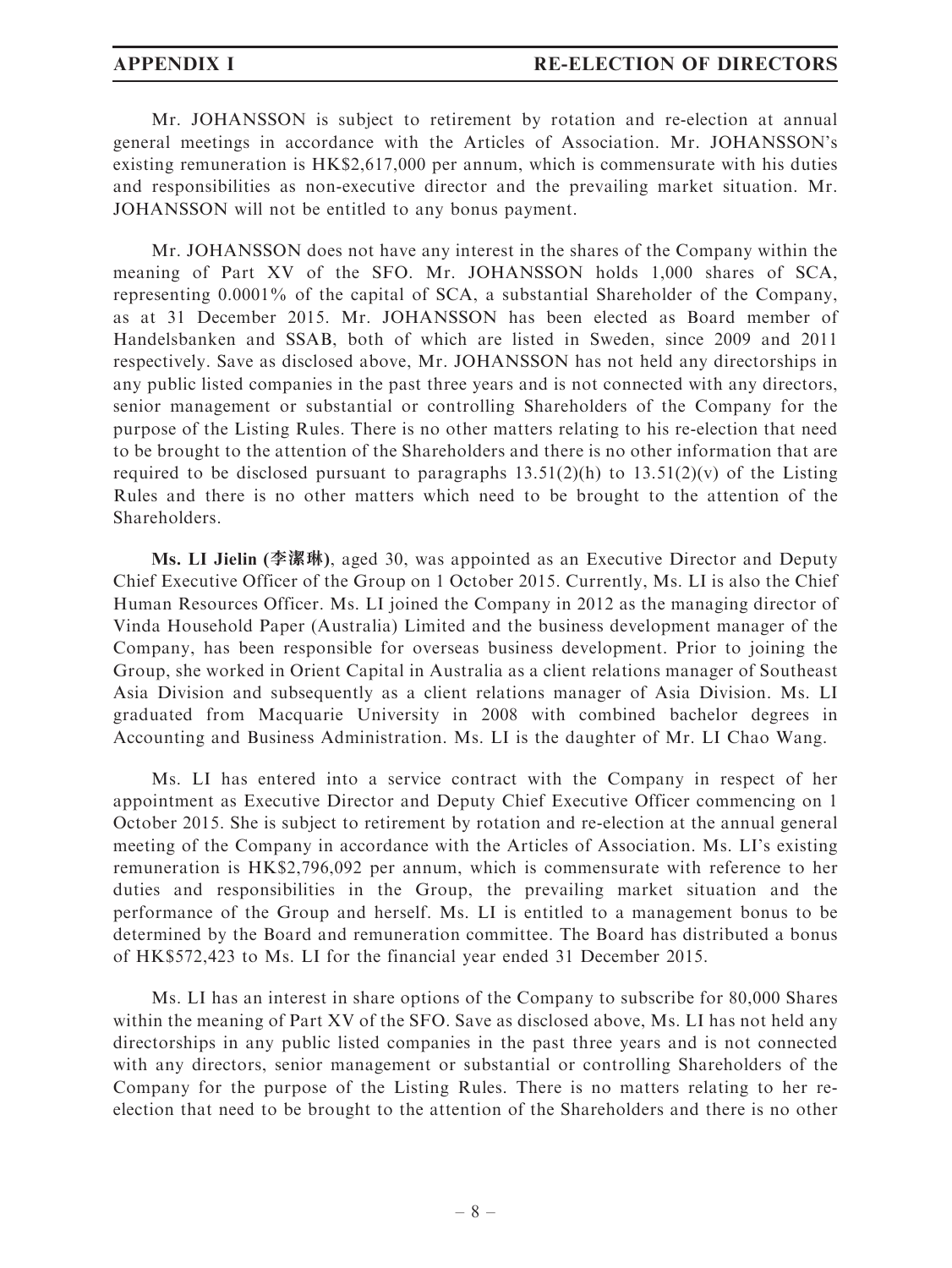information that are required to be disclosed pursuant to paragraphs  $13.51(2)(h)$  to  $13.51(2)(v)$  of the Listing Rules and there is no other matters which need to be brought to the attention of the Shareholders.

Mr. Carl Magnus GROTH, aged 52, was appointed as a Non-Executive Director of the Group on 1 July 2015. Mr. GROTH is the President and CEO of SCA. Mr. GROTH joined SCA in 2011 as President, SCA Consumer Goods Europe (a business unit of SCA) and has taken an active part in developing SCA into a global leading hygiene and forest products company with strong brands, fantastic employees and successful value creation for shareholders and other stakeholders. Mr. GROTH also has extensive experience among other things as CEO of Studsvik AB, a company listed on the Stockholm Stock Exchange and senior vice president of Vattenfall AB. Mr. GROTH received a master of Science in Economics and Business from the Stockholm School of Economics and a master of Science in Avionics and Naval Technology from Royal Institute of Technology in Stockholm.

Pursuant to the appointment letter, the term of appointment of Mr. GROTH is from 1 July 2015 to 31 December 2016 and thereafter may be extended for such period as the Company and Mr. GROTH agree in writing. Mr. GROTH is subject to retirement by rotation and re-election at annual general meetings in accordance with the Articles of Association. Mr. GROTH's existing remuneration is HK\$29,394 per annum, which is commensurate with his duties and responsibilities as non-executive director and the prevailing market situation. Mr. GROTH will not be entitled any bonus payment.

Mr. GROTH does not have any interest in the shares of the Company within the meaning of Part XV of the SFO. Mr. GROTH holds 11,250 shares of SCA, representing 0.0016% of the capital of SCA, a substantial Shareholder of the Company, as at 31 December 2015. Save as disclosed above, Mr. GROTH has not held any directorships in any public listed companies in the past three years and is not connected with any directors, senior management or substantial or controlling Shareholders for the purpose of the Listing Rules. There is no matters relating to his re-election that need to be brought to the attention of the Shareholders and there is no other information that are required to be disclosed pursuant to paragraphs  $13.51(2)(h)$  to  $13.51(2)(v)$  of the Listing Ruies and there is no other matters which need to be brought to the attention of the Shareholders.

Mr. CHIA Yen On (謝鉉安), aged 65, was appointed as an Independent Non-Executive Director on 16 October 2015. Mr. CHIA was a director of the Company from January 2001 to June 2007 and is the chairman of STS Limited since 1992. He has been the Investment Commissioner, Greater China to the Australian Consulate, Hong Kong from 1992 to 2003. Mr. CHIA has over 30 years experience in management, sales and relationships with major corporations. He had 12 years consulting experience for the Australian Federal Government and has participated in over 100 merger and acquisition deals. Mr. CHIA graduated from University of Sydney with bachelor degree of science and has a master's degree of science from University of New South Wales.

Pursuant to the appointment letter, the term of appointment of Mr. CHIA is from 16 October 2015 to 31 December 2016 and thereafter may be extended for such period as the Company and Mr. CHIA agree in writing. He is subject to retirement by rotation and re-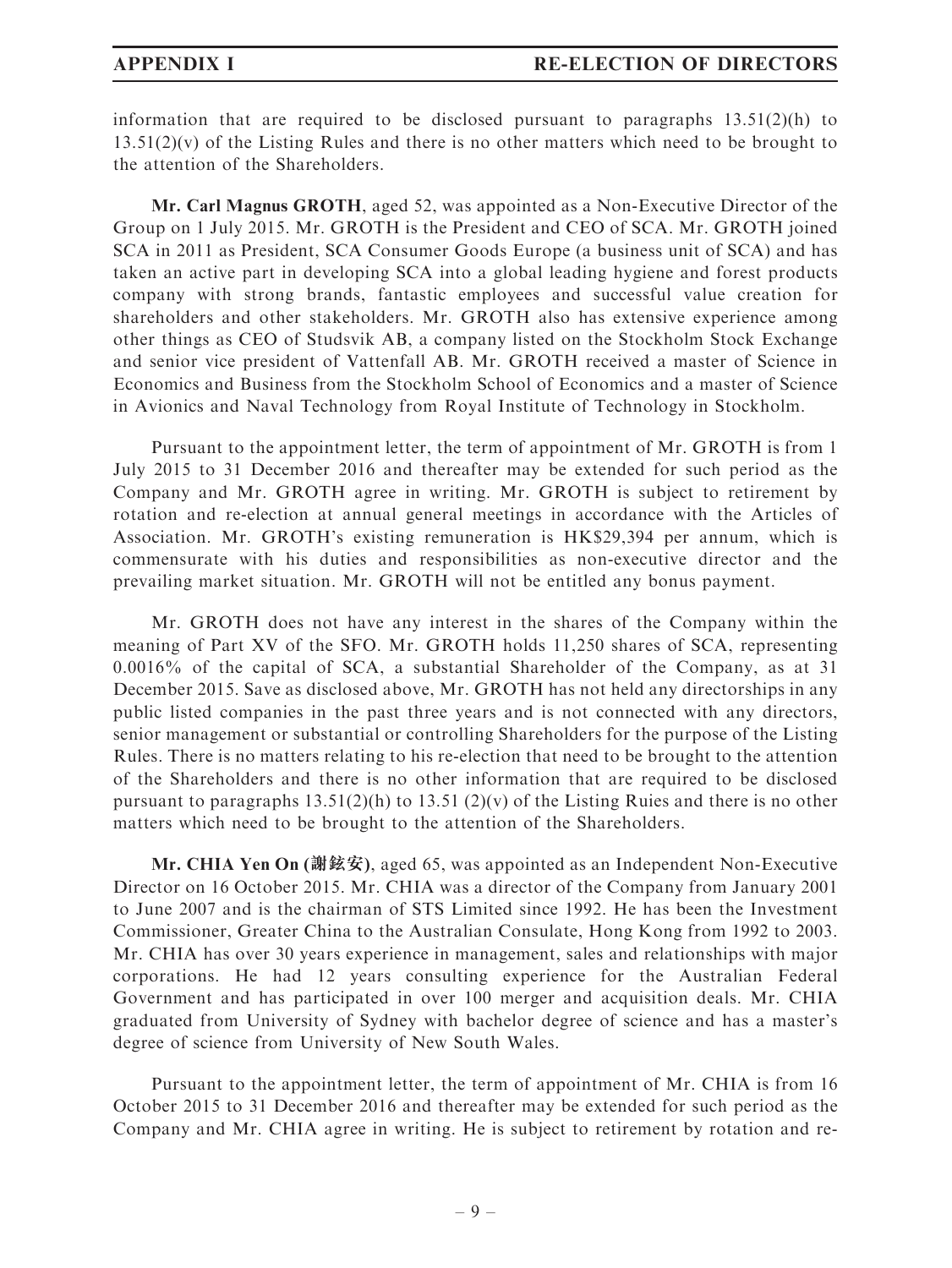election at least once every three years at the annual general meeting in accordance with the Articles of Association. Mr. CHIA's existing remuneration is fixed at HK\$299,311 per annum, which is commensurate with his duties and responsibilities as independent nonexecutive director and the prevailing market situation. Mr. CHIA will not be entitled to any bonus payment.

Mr. CHIA does not have any interest in the shares of the Company within the meaning of Part XV of the SFO. Save as disclosed above, Mr. CHIA has not held any directorships in any public listed companies in the past three years and are not connected with any directors, senior management or substantial or controlling Shareholders of the Company for the purpose of the Listing Rules. There is no matters relating to his re-election that need to be brought to the attention of the Shareholders and there is no other information that are required to be disclosed pursuant to paragraphs  $13.51(2)(h)$  to  $13.51(2)(v)$  of the Listing Rules and there is no other matters which need to be brought to the attention of the Shareholders.

Mr. TSUI King Fai (徐景輝), aged 66, was appointed as an Independent Non-Executive Director on 19 June 2007. Mr. TSUI is a director and senior consultant of WAG Worldsec Corporate Finance Limited, a registered financial services company in Hong Kong. He has over 30 years of experience in accounting, finance and investment management, particularly in investments in the PRC. He worked for two of the Big Four audit firms in the United States and Hong Kong and served in various public listed companies in Hong Kong in a senior capacity. Mr. TSUI is currently acting as an Independent Non-Executive Director of Lippo Limited, Lippo China Resources Limited, Hongkong Chinese Limited, China Aoyuan Property Group Limited and Newton Resources Ltd. He graduated from the University of Houston, Texas, the United States and holds a master of science in accountancy degree and a bachelor of business administration degree with first class honors. Mr. TSUI is a fellow of the Hong Kong Institute of Certified Public Accountants, a member of the Institute of Chartered Accountants in Australia and a member of the American Institute of Certified Public Accountants.

Pursuant to the appointment letter, the appointment of Mr. TSUI is for an initial term commencing on 19 June 2007 and ending on 31 December 2008 and may be terminated by either party by giving at least one month's notice in writing. The appointment may be extended for such period as the Company and Mr. TSUI may agree in writing. Mr. TSUI is subject to retirement by rotation and re-election at annual general meeting in accordance with the Articles of Association. Mr. TSUI's existing remuneration is HK\$299,311 per annum, which is commensurate with his duties and responsibilities as an Independent Non-Executive Director and is approved by the Board with reference to the prevailing market situation. Mr. TSUI will not be entitled to any bonus payment.

Save as disclosed above, Mr. TSUI has not held directorship in other listed company during the past three years. He has not previously held and is not holding any other position with the Company and its subsidiaries. He does not have other relationships with any directors, senior management, or other substantial or controlling Shareholder(s) of the Company for the purpose of the Listing Rules. There is no other matters relating to his reelection that need to be brought to the attention of the Shareholders and there is no other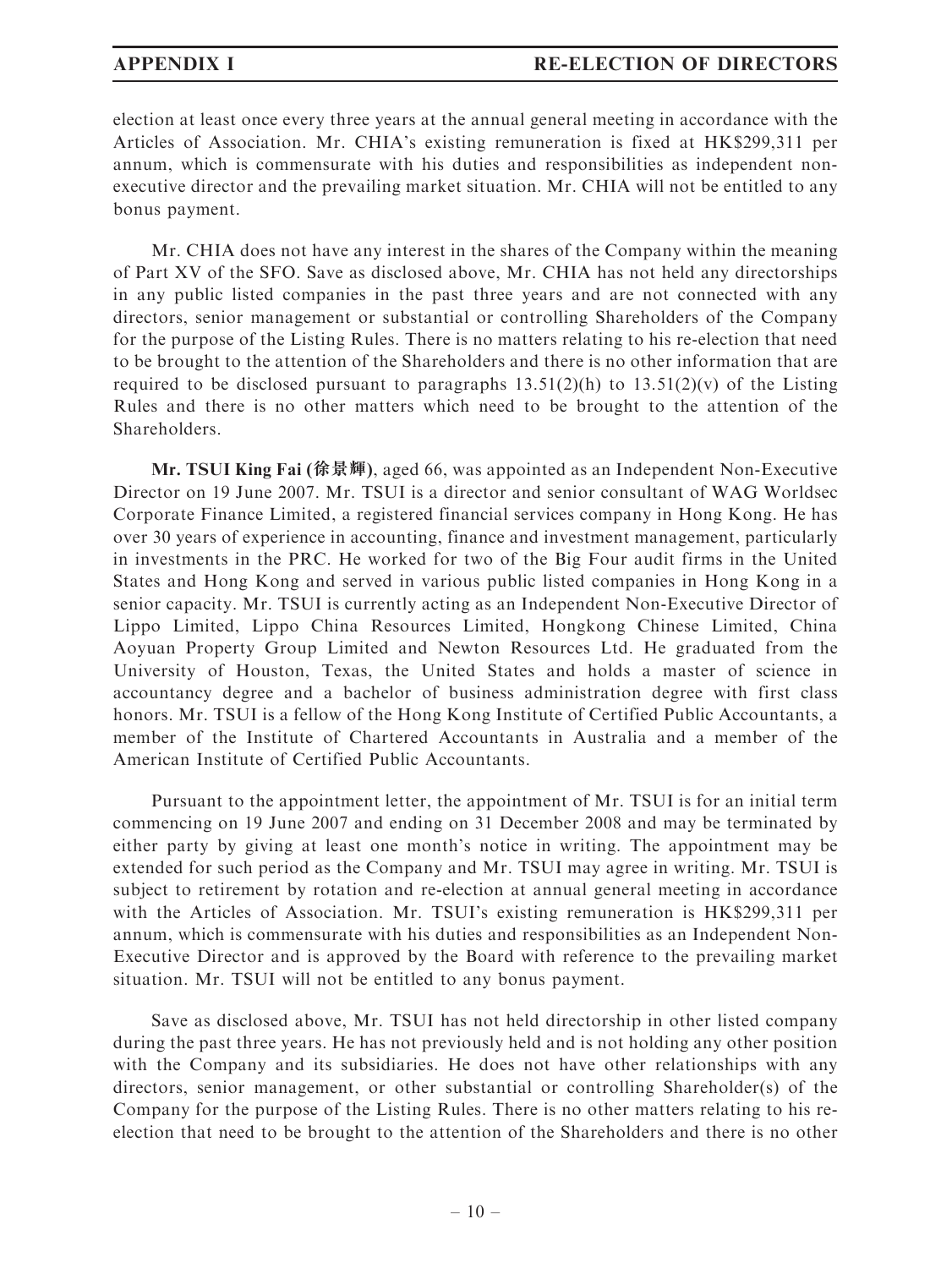# APPENDIX I RE-ELECTION OF DIRECTORS

information that are required to be disclosed pursuant to Rules  $13.51(2)(h)$  to  $13.51(2)(v)$  of the Listing Rules and there is no other matters which need to be brought to the attention of the Shareholders. As at the Latest Practicable Date, Mr. TSUI has an interest in share options of the Company to subscribe for 140,000 Shares within the meaning of Part XV of the SFO.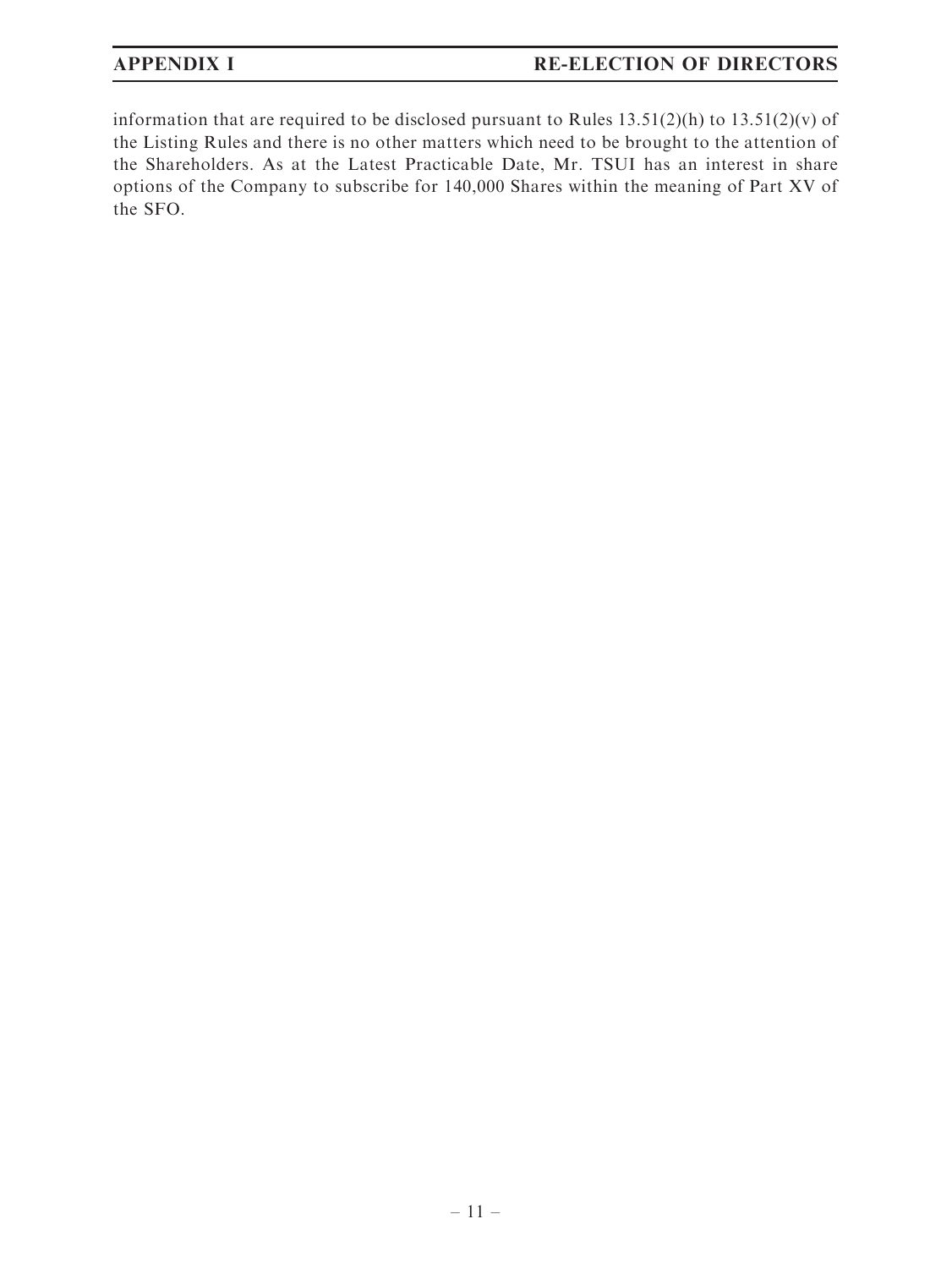### APPENDIX II EXPLANATORY STATEMENT OF THE REPURCHASE MANDATE

This appendix serves as an explanatory statement, as required by the Listing Rules, to provide requisite information to Shareholders for their consideration of the proposed Repurchase Mandate.

### REASONS FOR REPURCHASE MANDATE

Whilst the Directors do not presently intend to repurchase any Shares, they believe that the flexibility afforded by the mandate granted to them if the ordinary resolution no. 6 set out in the notice of AGM is passed would be beneficial to the Company and the Shareholders. Trading conditions on the Stock Exchange have sometimes been volatile in recent years and if there are occasions in the future when Shares are being traded at a discount to their underlying value, the ability of the Company to repurchase Shares can be beneficial to those Shareholders who retain their investment in the Company since this may, depending on the circumstances, result in increases to the fully diluted net assets and/or earnings per Share and will only be made when the Directors believe that such a repurchase will benefit the Company and the Shareholders.

### SHARE CAPITAL

As at the Latest Practicable Date, the total issued share capital of the Company is 999,087,686 fully paid-up ordinary Shares of HK\$0.10 each.

The exercise of the Repurchase Mandate up to 10% limit would enable the Company to repurchase 99,908,768 Shares.

### SOURCE OF FUNDS FOR REPURCHASES

In repurchasing Shares, the Company may only apply funds entirely from the Company's available cash flow or working capital facilities, which will be funded legally available for such purpose in accordance with its Memorandum and Articles of Association and the applicable laws of the Cayman Islands. Such funds include but are not limited to the Company's profits available for distribution.

Whilst the Repurchase Mandate, if exercised in full, may have a material adverse impact on the working capital or gearing position of the Company, the Directors expect to exercise such mandate if and to such extent only as they are satisfied that the exercise thereof will not have such a material adverse impact.

### UNDERTAKING

The Directors have undertaken to the Stock Exchange to exercise the power of the Company to make repurchases pursuant to Repurchase Mandate in accordance with the Listing Rules and the laws of the Cayman Islands and in accordance with the regulations set out in the Memorandum and Articles of Association of the Company.

None of the Directors nor, to the best of their knowledge having made all reasonable enquiries, any of their associates, presently intend to sell any Shares to the Company under the Repurchase Mandate in the event that the latter is granted by the Shareholders.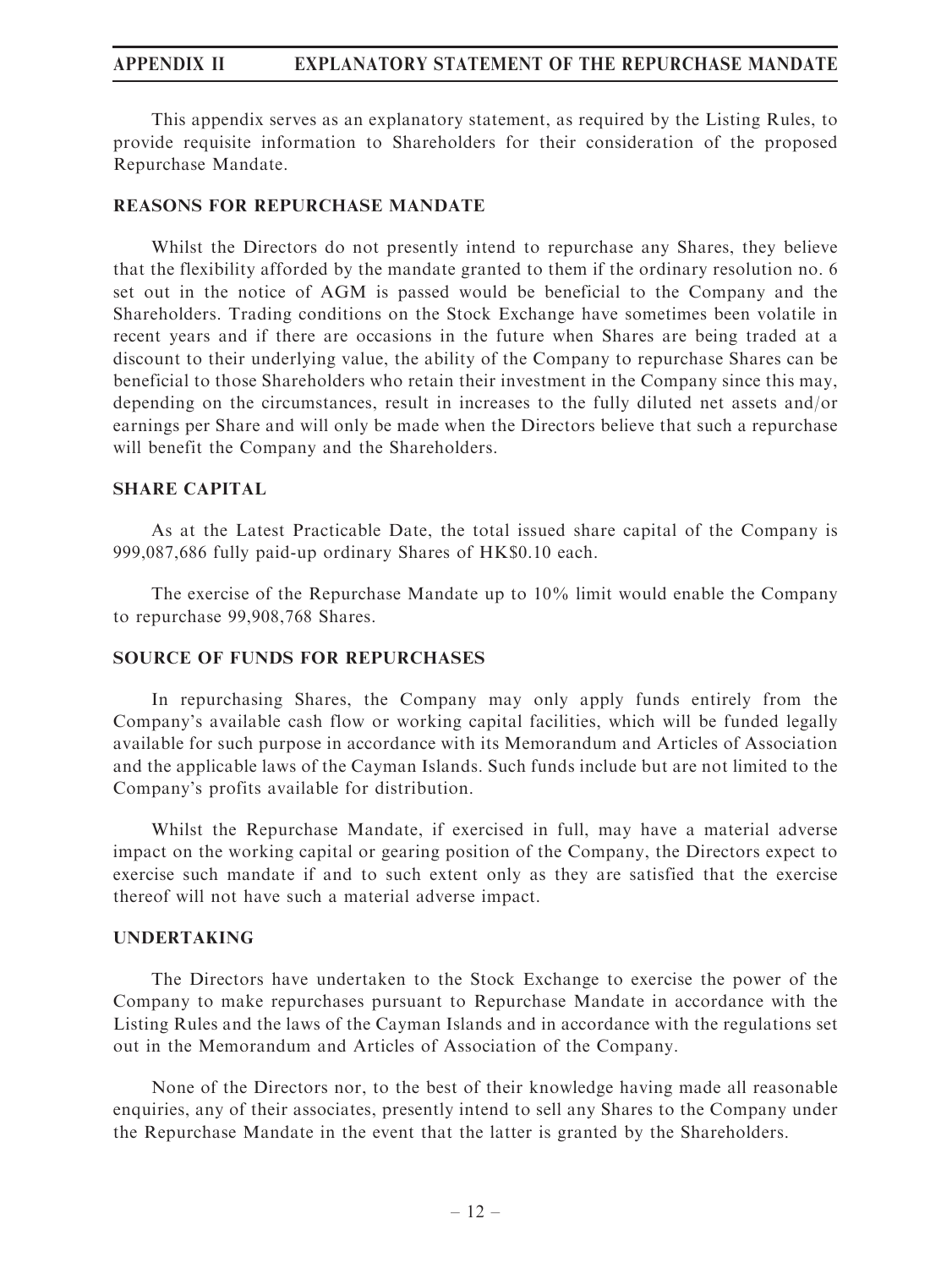## APPENDIX II EXPLANATORY STATEMENT OF THE REPURCHASE MANDATE

The Company has not been notified by any connected persons of the Company that they have a present intention to sell any Shares to the Company, or that they have undertaken not to sell any Shares held by them to the Company, in the event that Repurchase Mandate is granted by the Shareholders.

### TAKEOVERS CODE

If as a result of share repurchase by the Company, a Shareholder's proportionate interest in voting rights of the Company increases, such increase will be treated as an acquisition for the purpose of the Takeovers Code. Accordingly, a Shareholder, or group of Shareholders acting in concert, could obtain or consolidate control of the Company and become obliged to make a mandatory offer in accordance with Rules 26 and 32 of the Takeovers Code.

As at the Latest Practicable Date and to the best of knowledge and belief of the Company, the following Shareholders were directly or indirectly interested in 10% or more of the nominal value of the issued ordinary shares that carry a right to vote in all circumstances at general meetings of the Company:

| <b>Name</b>                         | Number of<br><b>Shares</b><br>Held/<br><b>Interested</b> |          | Approximate<br>Percentage of<br><b>Shareholding</b> |
|-------------------------------------|----------------------------------------------------------|----------|-----------------------------------------------------|
| SCA Group Holding BV                | 620, 737, 112                                            | (Note 1) | $62.13\%$                                           |
| Fu An International Company Limited | 216, 341, 581                                            | (Note 2) | $21.65\%$                                           |

Notes:

1. Among these Shares, 513,200,425 Shares are registered in the name of SCA Group Holding BV which is directly wholly-owned by Svenska Cellulosa Aktiebolaget, a company whose shares are traded on the Stockholm, London and New York (as ADRs) stock exchanges. Under the SFO, Svenska Cellulosa Aktiebolaget is deemed to be interested in the Shares held by SCA Group Holding BV.

Among these Shares, 75,897,034 Shares will be allotted and issued to SCA Group Holding BV pursuant to the sales and purchase agreement dated 28 October 2015 made between SCA Group Holding BV and the Company in respect of the sale and purchase of the entire issued share capital of each of SCA Hygiene Korea Co., Ltd. SCA Hygiene Malaysia Sdn Bhd and SCA Taiwan Limited, as amended and supplemented by the amended agreement dated 27 December 2015 (''Sale and Purchase Agreement'').

Among these Shares, 31,639,653 Shares represent the conversion shares which will be allotted and issued to SCA Group Holding BV upon conversion of the convertible note as constituted by a convertible note instrument to be issued by the Company and to be subscribed by SCA Group Holding BV on and subject to the terms of the Sale and Purchase Agreement.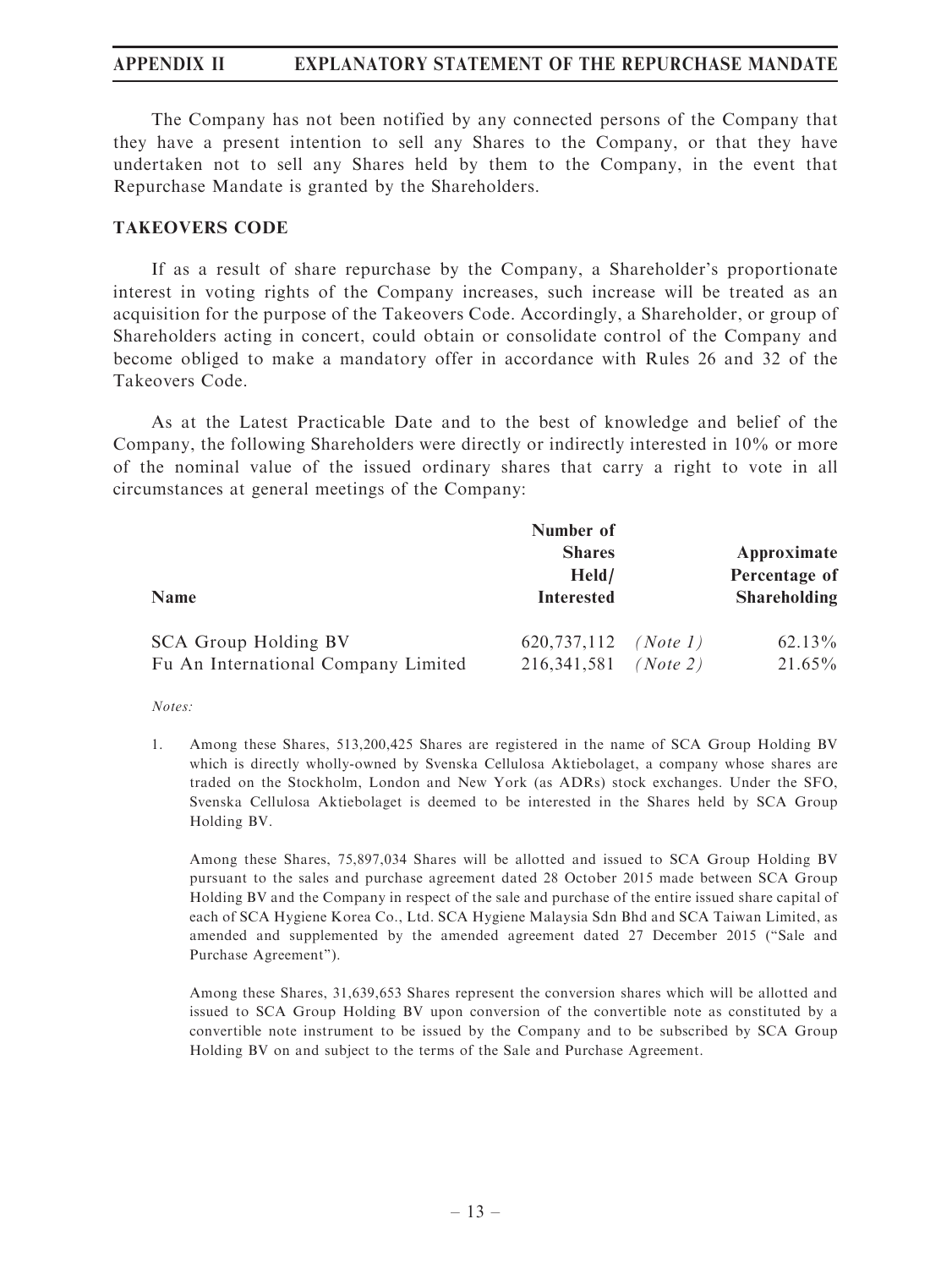# APPENDIX II EXPLANATORY STATEMENT OF THE REPURCHASE MANDATE

2. These Shares are registered in the name of Fu An International Company Limited which is held as to 74.21% by Sentential Holdings Limited, 15.79% by Join Pride International Limited and 10.00% by Daminos Management Limited. The entire issued share capital of Sentential Holdings Limited is held by LI Chao Wang. Under the SFO, Sentential Holdings Limited and LI Chao Wang are all deemed to be interested in the Shares held by Fu An International Company Limited.

In the event that the Directors exercised in full the power to repurchase Shares, in accordance with the terms of the ordinary resolution no. 6 to be proposed at the AGM, the aforesaid interests of SCA Group Holding BV and Fu An International Company Limited in the issued share capital of the Company would be proportionally increased to approximately 69.03% and 24.06% respectively. Such increase will not give rise to an obligation to make a mandatory offer under the Takeovers Code. The Directors have no intention to repurchase Shares which would result in the number of Shares in the hands of public falling below the prescribed minimum percentage of 25%.

### MARKET PRICE

The highest and lowest traded market prices for Shares recorded on the Stock Exchange during each of the twelve months preceding the Latest Practicable Date were as follows:

|           | <b>Highest</b> | Lowest |
|-----------|----------------|--------|
|           | HK\$           | H K S  |
| 2015      |                |        |
| February  | 13.26          | 12.30  |
| March     | 13.20          | 12.36  |
| April     | 17.42          | 12.56  |
| May       | 19.44          | 16.00  |
| June      | 17.12          | 15.80  |
| July      | 19.72          | 13.20  |
| August    | 19.20          | 14.76  |
| September | 15.48          | 13.30  |
| October   | 16.50          | 14.02  |
| November  | 16.36          | 14.44  |
| December  | 15.98          | 13.64  |
| 2016      |                |        |
| January   | 15.48          | 11.66  |
| February  | 12.90          | 11.16  |

## SHARES REPURCHASES MADE BY THE COMPANY

No repurchases of Shares (whether on the Stock Exchange or otherwise) have been made by the Company in the six months preceding the Latest Practicable Date.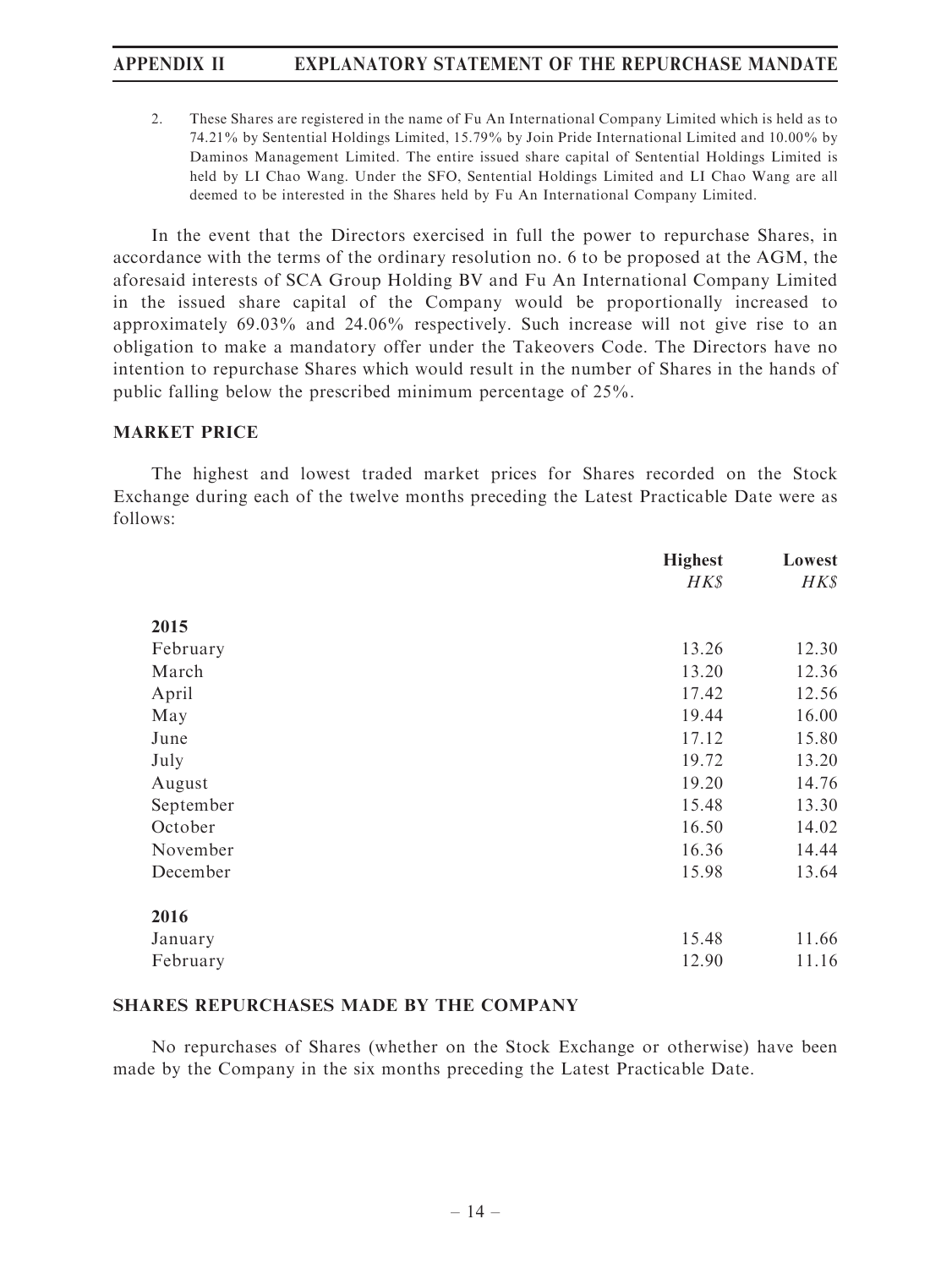

# VINDA INTERNATIONAL HOLDINGS LIMITED 維 達 國 際 控 股 有 限 公 司

(incorporated in the Cayman Islands with limited liability)

# (Stock Code: 3331)

NOTICE IS HEREBY GIVEN THAT the Annual General Meeting (the ''Meeting'') of Vinda International Holdings Limited (the "Company") will be held at Magnolia  $\&$ Camomile Room, Lower Level II, Kowloon Shangri-La, 64 Mody Road, Tsimshatsui East, Kowloon, Hong Kong on Friday, 8 April 2016 at 9: 00 a.m. for the following purposes:

- 1. To receive and consider the audited financial statements and the reports of the directors and auditors of the Company for the year ended 31 December 2015;
- 2. To declare a final dividend;
- 3. To re-elect the retiring directors of the Company and to authorise the board of directors of the Company (the ''Directors'') to fix the remuneration of the Directors;
- 4. To re-appoint auditors and to authorise the Directors to fix their remuneration;
- 5. As special business, to consider and, if thought fit, pass with or without amendments, the following resolution as an Ordinary Resolution:

### ''THAT

- (a) subject to paragraph (c) below, pursuant to the Rules Governing the Listing of Securities on The Stock Exchange of Hong Kong Limited as amended from time to time, the exercise by the Directors during the Relevant Period (as hereinafter defined) of all the powers of the Company to allot, issue and deal with additional shares in the capital of the Company and to make or grant offers, agreements and options which would or might require the exercise of such power be and is hereby generally and unconditionally approved;
- (b) the approval in paragraph (a) shall authorise the Directors during the Relevant Period to make or grant offers, agreements and options which would or might require the exercise of such power after the end of the Relevant Period;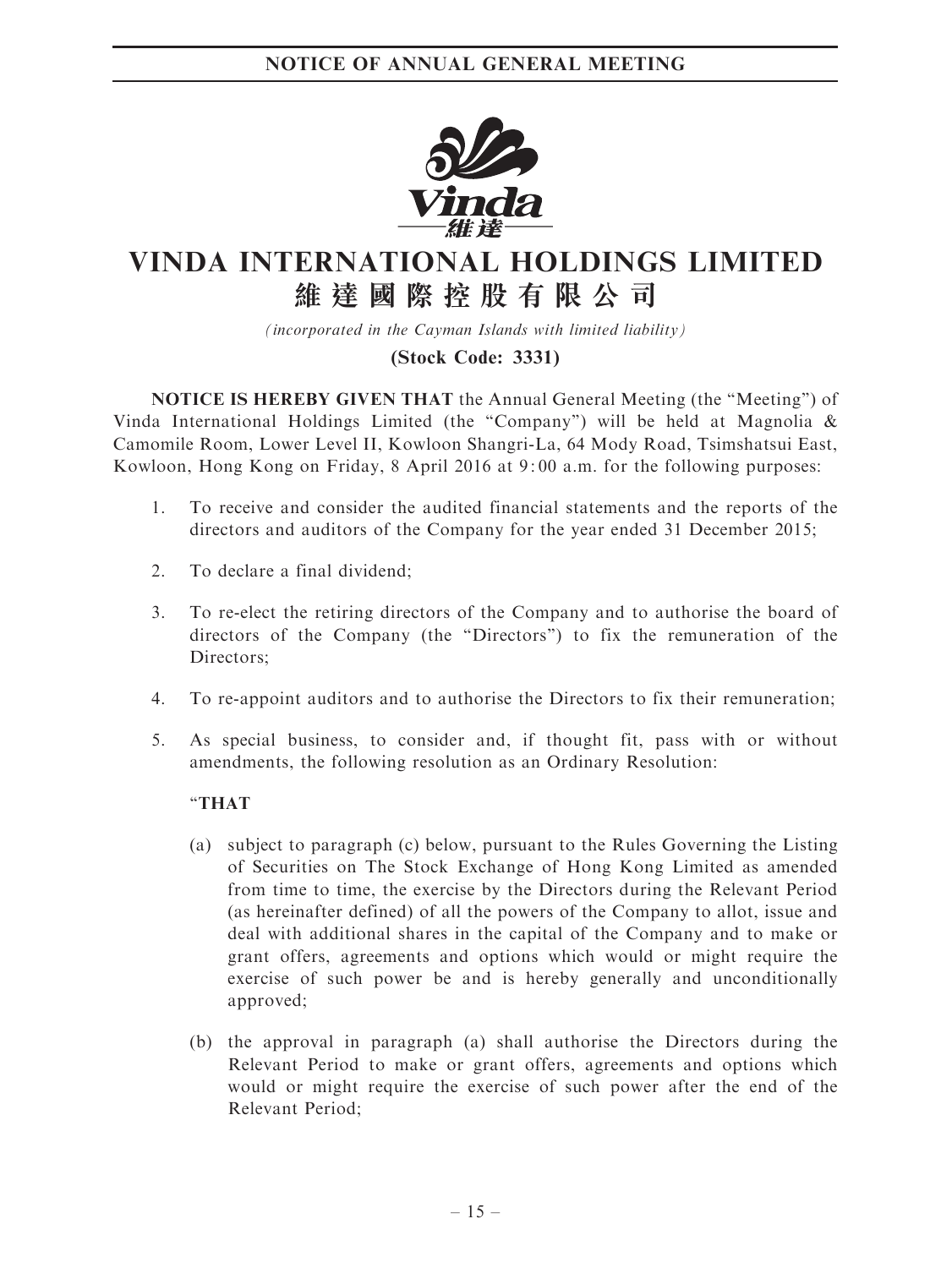# NOTICE OF ANNUAL GENERAL MEETING

- (c) the aggregate nominal amount of share capital allotted or agreed conditionally or unconditionally to be allotted (whether pursuant to an option or otherwise) by the Directors pursuant to the approval in paragraph (a) above, otherwise than pursuant to (i) a Rights Issue (as hereinafter defined) or (ii) an issue of shares upon the exercise of the subscription rights under any option scheme or similar arrangement for the time being adopted for the grant or issue to officers and/or employees of the Company and/or any of its subsidiaries of shares or rights to acquire shares of the Company or (iii) the exercise of rights of subscription or conversion under the terms of any warrants issued by the Company or any securities which are convertible into shares of the Company or (iv) any script dividend or similar arrangement providing for the allotment of shares in lieu of the whole or part of a dividend on shares of the Company pursuant to the Articles of Association of the Company from time to time, shall not exceed 20 per cent. of the aggregate nominal amount of the share capital of the Company in issue as at the date of passing this Resolution and the said approval shall be limited accordingly; and
- (d) for the purpose of this Resolution:

''Relevant Period'' means the period from the passing of this Resolution until whichever is the earliest of:

- (i) the conclusion of the next annual general meeting of the Company;
- (ii) the expiration of the period within which the next annual general meeting of the Company is required by the Articles of Association of the Company or by any applicable laws to be held; or
- (iii) the passing of an ordinary resolution by shareholders of the Company in general meeting revoking or varying the authority given to the Directors by this Resolution; and

"Rights Issue" means an offer of shares open for a period fixed by the Directors to holders of shares whose names appear on the register of members of the Company on a fixed record date in proportion to their then holdings of such shares (subject to such exclusion or other arrangements as the Directors may deem necessary or expedient in relation to fractional entitlements or having regard to any restrictions or obligations under the laws of, or the requirements of any recognised regulatory body or any stock exchange in, any territory applicable to the Company).''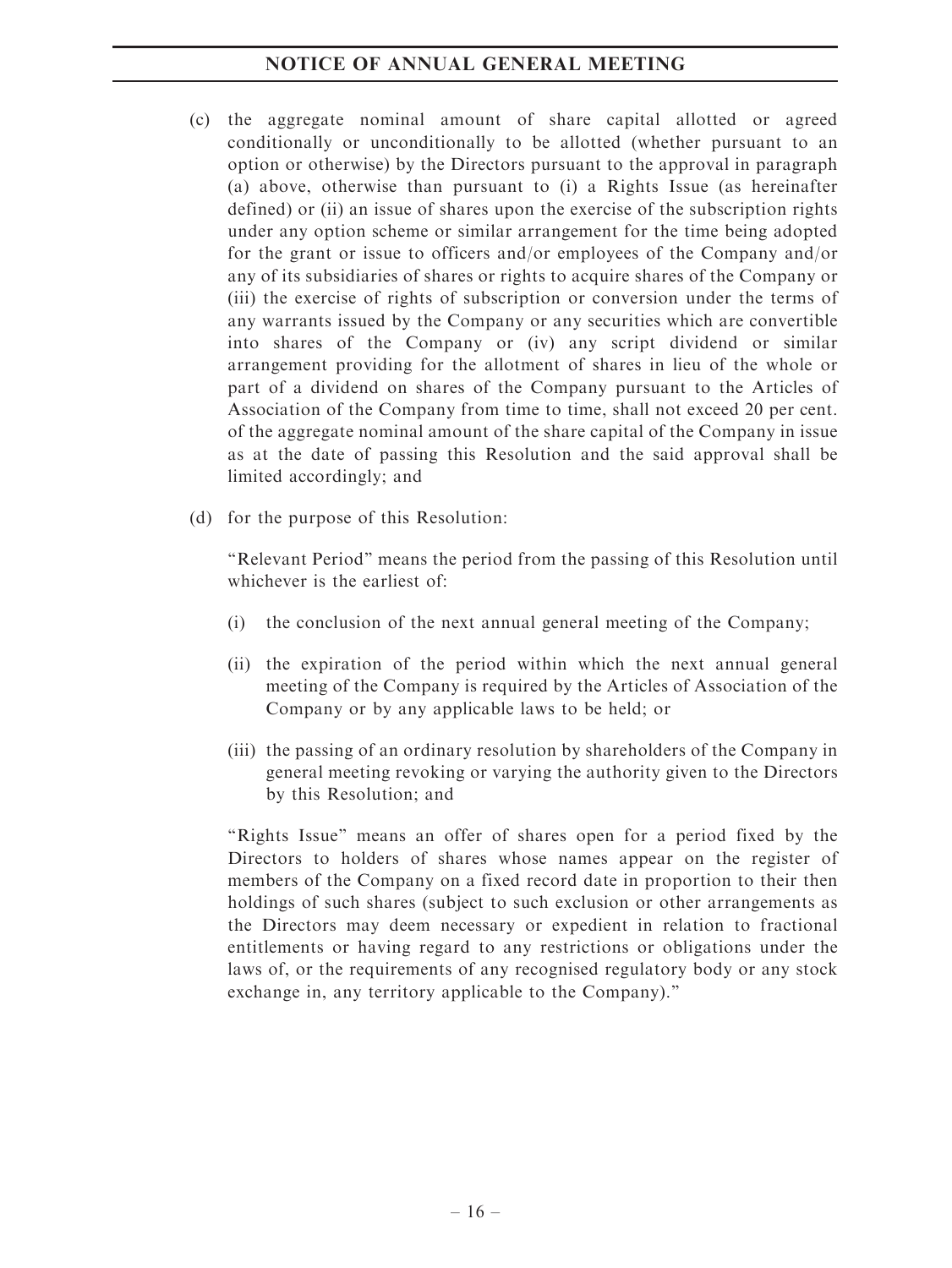# NOTICE OF ANNUAL GENERAL MEETING

6. As special business, to consider and, if thought fit, pass with or without amendments, the following resolution as an Ordinary Resolution:

## ''THAT

- (a) subject to paragraph (b) below, the exercise by the Directors during the Relevant Period (as hereinafter defined) of all powers of the Company to repurchase securities of the Company on The Stock Exchange of Hong Kong Limited or on any other stock exchange on which the securities of the Company may be listed and is recognised by the Securities and Futures Commission and The Stock Exchange of Hong Kong Limited for this purpose, subject to and in accordance with all applicable laws and/or the requirements of the Rules Governing the Listing of Securities on The Stock Exchange of Hong Kong Limited or of any other stock exchange as amended from time to time, be and is hereby generally and unconditionally approved;
- (b) the aggregate nominal amount of securities of the Company repurchased by the Company pursuant to paragraph (a) above during the Relevant Period shall not exceed 10 per cent. of the aggregate nominal amount of the share capital of the Company in issue as at the date of passing this Resolution and the authority pursuant to paragraph (a) above shall be limited accordingly; and
- (c) for the purpose of this Resolution, ''Relevant Period'' means the period from the passing of this Resolution until whichever is the earliest of:
	- (i) the conclusion of the next annual general meeting of the Company;
	- (ii) the expiration of the period within which the next annual general meeting of the Company is required the Articles of Association of the Company or by any applicable laws to be held; or
	- (iii) the passing of an ordinary resolution by shareholders of the Company in general meeting revoking or varying the authority given to the Directors by this Resolution.''
- 7. As special business, to consider and, if thought fit, pass with or without amendments the following resolution as an Ordinary Resolution:

''THAT power be given to the Directors to add the number of shares purchased by the Company pursuant to the general mandate referred to in Resolution 6 set out in this notice to the 20 per cent. general mandate to issue new shares referred to in Resolution 5 set out in this notice.''